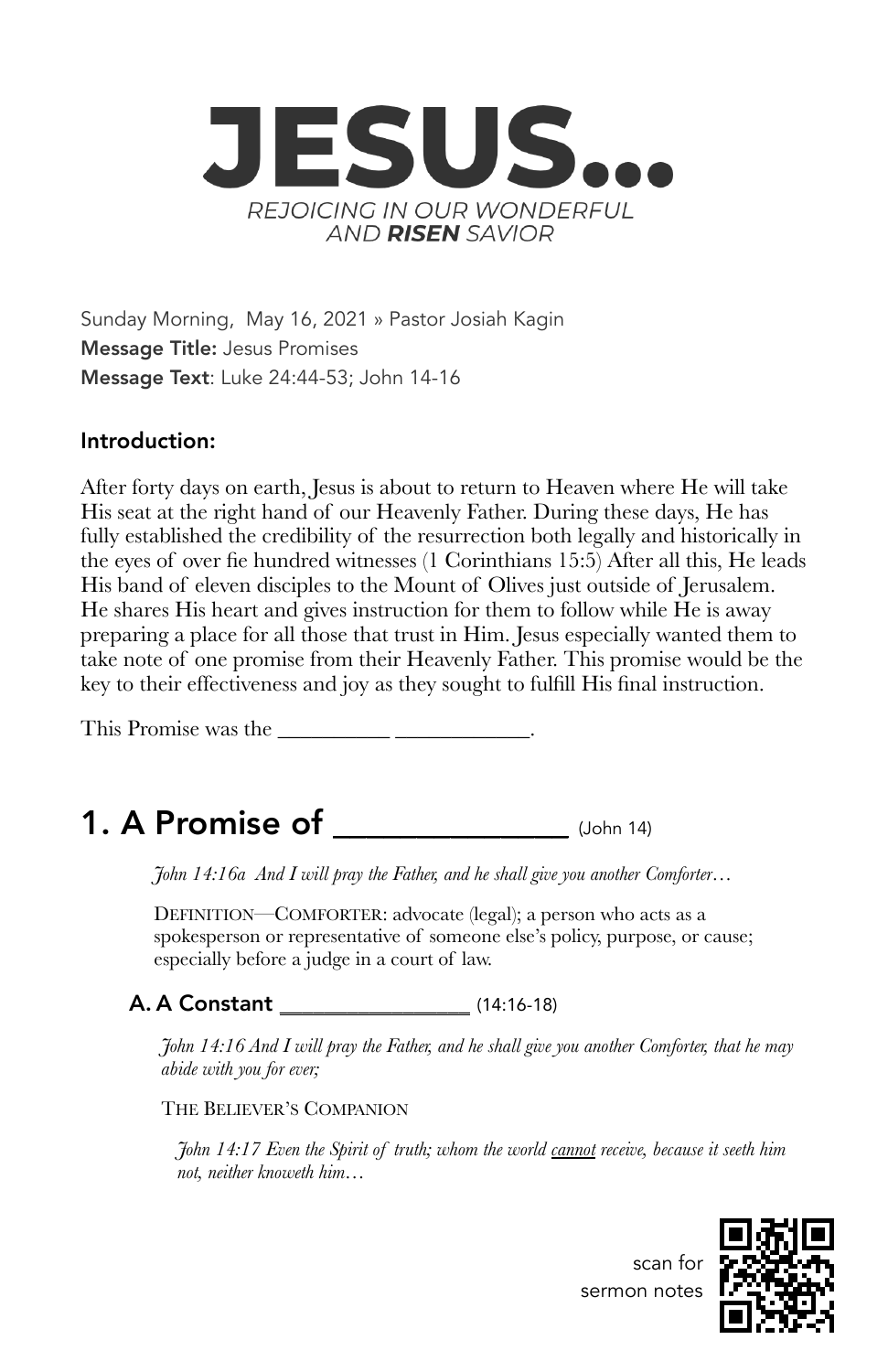*1 Corinthians 2:14 But the natural man receiveth not the things of the Spirit of God: for they are foolishness unto him: neither can he know them, because they are spiritually discerned.*

#### THE INDWELLING COMPANION

*John 14:17b-18 …but ye know him; for he dwelleth with you, and shall be in you. 18 I will not leave you comfortless: I will come to you.*

OT — The Holy Spirit came upon believers for acts of service.

NT — The Holy Spirit indwells believers for life.

*Ephesians 1:13–14 In whom ye also trusted, after that ye heard the word of truth, the gospel of your salvation: in whom also after that ye believed, ye were sealed with that holy Spirit of promise, 14 Which is the earnest of our inheritance until the redemption of the purchased possession, unto the praise of his glory.*

*Hebrews 13:5–6 Let your conversation be without covetousness; and be content with such things as ye have: for he hath said, I will never leave thee, nor forsake thee. 6 So that we may boldly say, The Lord is my helper, and I will not fear what man shall do unto me.*

#### B. A Christ-Centering \_\_\_\_\_\_\_\_\_\_\_\_\_\_\_\_ (14:26-27)

*John 14:26–27 But the Comforter, which is the Holy Ghost, whom the Father will send in my name, he shall teach you all things, and bring all things to your remembrance, whatsoever I have said unto you. 27 Peace I leave with you, my peace I give unto you: not as the world giveth, give I unto you. Let not your heart be troubled, neither let it be afraid.*

DEFINITION—TEACH: to teach; to impart skills or knowledge to.

DEFINITION—REMEMBRANCE: to remind; to put in the mind of someone.

NOTE: The Holy Spirit does not exalt Himself, but Christ. He magnifies Christ.

*John 15:26–27 But when the Comforter is come, whom I will send unto you from the Father, even the Spirit of truth, which proceedeth from the Father, he shall testify of me: 27 And ye also shall bear witness, because ye have been with me from the beginning.*

NOTE: The Holy Spirit will help us magnify Christ by use of the Spiritual Gifts He gives to us. (Ephesians 4:4-8; 16)

### 2. A Promise of \_\_\_\_\_\_\_\_\_\_\_\_\_\_\_\_\_(John 16:1-13)

A. Guidance into \_\_\_\_\_\_\_\_\_\_\_ (John 16:13)

*John 16:12-13 I have yet many things to say unto you, but ye cannot bear them now. 13 Howbeit when he, the Spirit of truth, is come, he will guide you into all truth: for he shall not*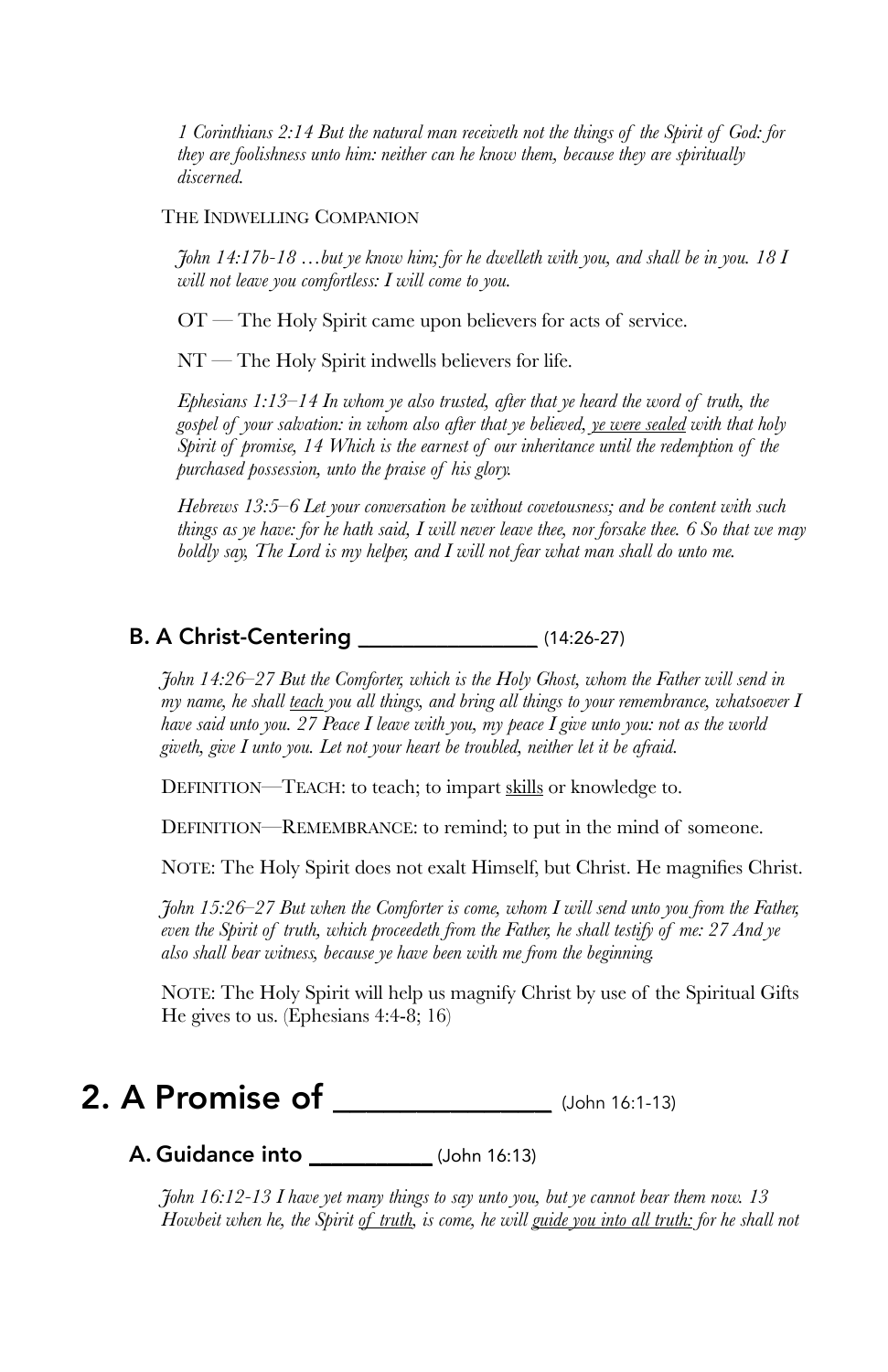*speak of himself; but whatsoever he shall hear, that shall he speak: and he will shew you things to come.*

DEFINITION—GUIDE: to guide (impetus); to be a guiding or motivating force for someone's actions.

*Acts 8:31 And he said, How can I, except some man should guide me? And he desired Philip that he would come up and sit with him.*

DEFINITION—TRUTH: conformity to reality or actuality; often with the implication of dependability. (God's Word; John 17:17)

NOTE: All Truth because He is the Spirit of Truth — Source of Truth.

#### **B. Guidance into** (Galatians 5:16)

*Galatians 5:16 This I say then, Walk in the Spirit, and ye shall not fulfil the lust of the flesh.*

WALK — repeated steps according to the Spirit

SIN ALWAYS GRIEVES THE HOLY SPIRIT*.*

*Ephesians 4:29–30 Let no corrupt communication proceed out of your mouth, but that which*  is good to the use of edifying, that it may minister grace unto the hearers. 30 And grieve not the *holy Spirit of God, whereby ye are sealed unto the day of redemption.*

BEING CONTROLLED BY THE SPIRIT WILL ALWAYS LEAD US AWAY FROM SIN.

*Ephesians 5:18 And be not drunk with wine, wherein is excess; but be filled with the Spirit;*

THE HOLY SPIRIT WILL ALWAYS LEAD US INTO \_\_\_\_\_\_ LIVING.

## 3. A Promise of \_\_\_\_\_\_\_\_\_\_\_\_ (Luke 24:29)

*Luke 24:44–48 And he said unto them, These are the words which I spake unto you, while I was yet with you, that all things must be fulfilled, which were written in the law of Moses, and in the prophets, and in the psalms, concerning me. 45 Then opened he their understanding, that they might understand the scriptures, 46 And said unto them, Thus it is written, and thus it behoved Christ to suffer, and to rise from the dead the third day: 47 And that repentance and remission of sins should be preached in his name among all nations, beginning at Jerusalem. 48 And ye are witnesses of these things.*

A. Power to \_\_\_\_\_\_\_\_\_\_\_\_\_\_ (Luke 24:49)

*Luke 24:48 And ye are witnesses of these things.*

*Luke 24:49 And, behold, I send the promise of my Father upon you: but tarry ye in the city of Jerusalem, until ye be endued with power from on high.*